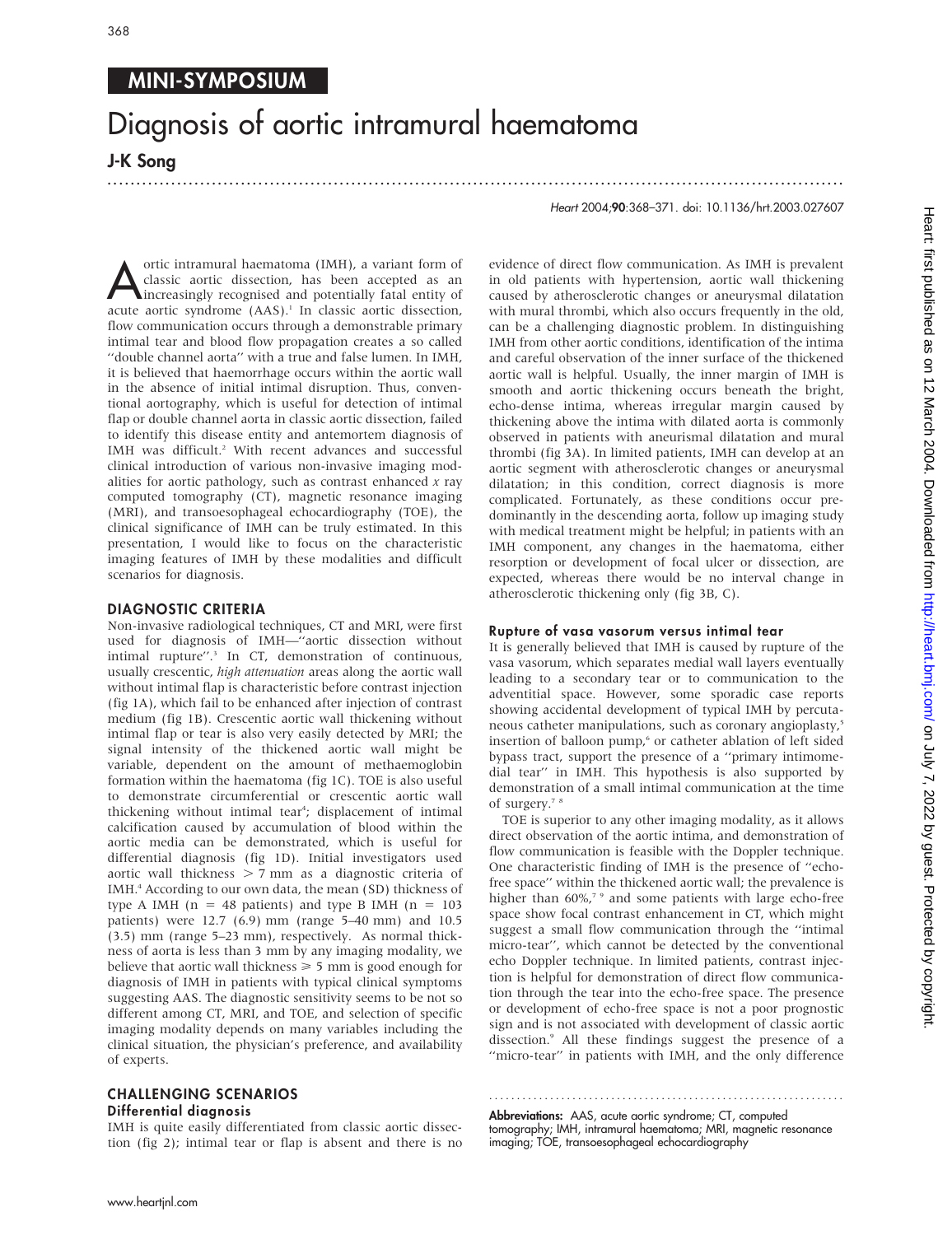

**Figure 1** Representative images of aortic intramural haematoma. In precontrast computed tomography (A), high attenuation areas along the aortic wall represent intramural haematoma, and no contrast enhancement is characteristic after injection of the contrast agent (B). Magnetic resonance imaging (C) or transoesophageal echocardiography (D) also easily demonstrate crescentic aortic wall thickening without intimal flap or flow



Figure 2 Representative images of classic aortic dissection (A, B, C) and intramural haematoma (D, E, F).



**Figure 3** Images of aortic aneurysm with mural thrombi (A) and aortic intramural haematoma developed at an aortic segment with aneurysmal changes (B, C). In aortic aneurysm with mural thrombi, irregular margin above the intima in a notably dilated aorta is a characteristic finding (A). If aortic intramural haematoma develops in an aortic segment with aneurysmal changes, the inner margin is relatively smooth (B), and usually follow up imaging within several weeks shows changes of aortic thickening, which is quite unusual in mural thrombi. In this case, mural haematoma resolved almost completely with a notable increase of the aortic diameter (C).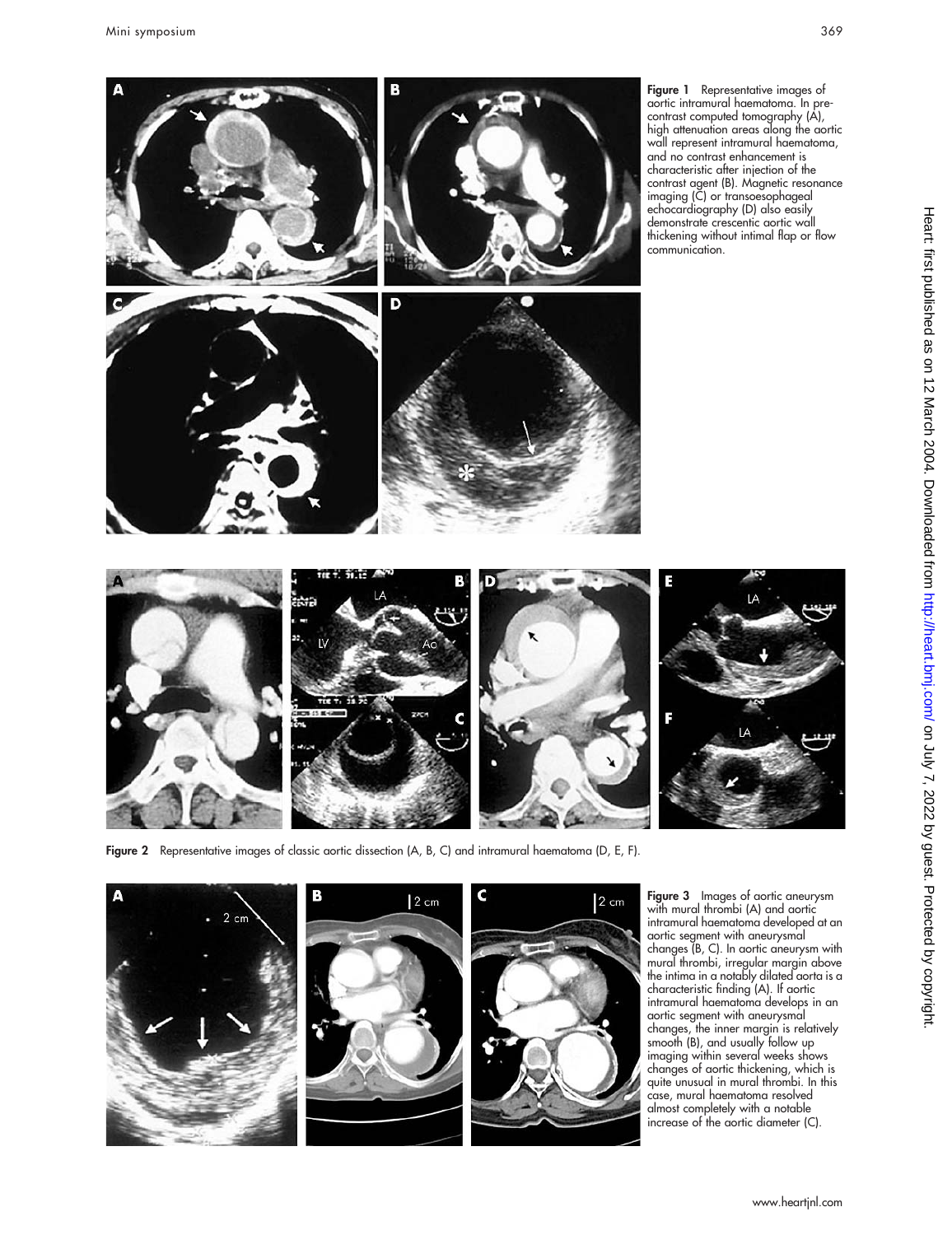

Figure 4 Two cases of aortic intramural haematoma showing very rapid changes of aortic wall configuration at the hyper acute stage. The case presented in panels A and B shows a dramatic decrease of the haematoma within seven hours, whereas the case presented in panels C and D shows development of typical aortic dissection within 12 hours after

between classic aortic dissection and IMH might be a large intimal tear with a re-entrance tear in aortic dissection. These observations raise the issue of the diagnostic ability of various non-invasive imaging modalities to identify ''intimal tear'', which is considered a critical criterion to differentiate classic aortic dissection from IMH. Besides progression from IMH to aortic dissection, some patients exhibit both lesions at the same time, demonstrating a link between them.<sup>1</sup> Further investigation is necessary to verify if the ''micro-tear'' of the large echo-free space is an initiating event of IMH or just a decompression rent.

#### Prognostic value of diagnostic imaging

The importance of risk stratification based on the findings of diagnostic imaging in patients with AAS cannot be overemphasised. The observations that complete resorption of haematoma is possible with medical treatment, even in type A IMH, and the clinical results of ''aggressive'' medical



Figure 5 Ulcer-like projection as a precursor of development of aortic dissection. In this 77 year old woman, after initial improvement of the proximal haematoma with medical treatment, focal ulcer-like projection developed during follow up (June 4 1999). Within two weeks, the patient complained of severe chest pain.